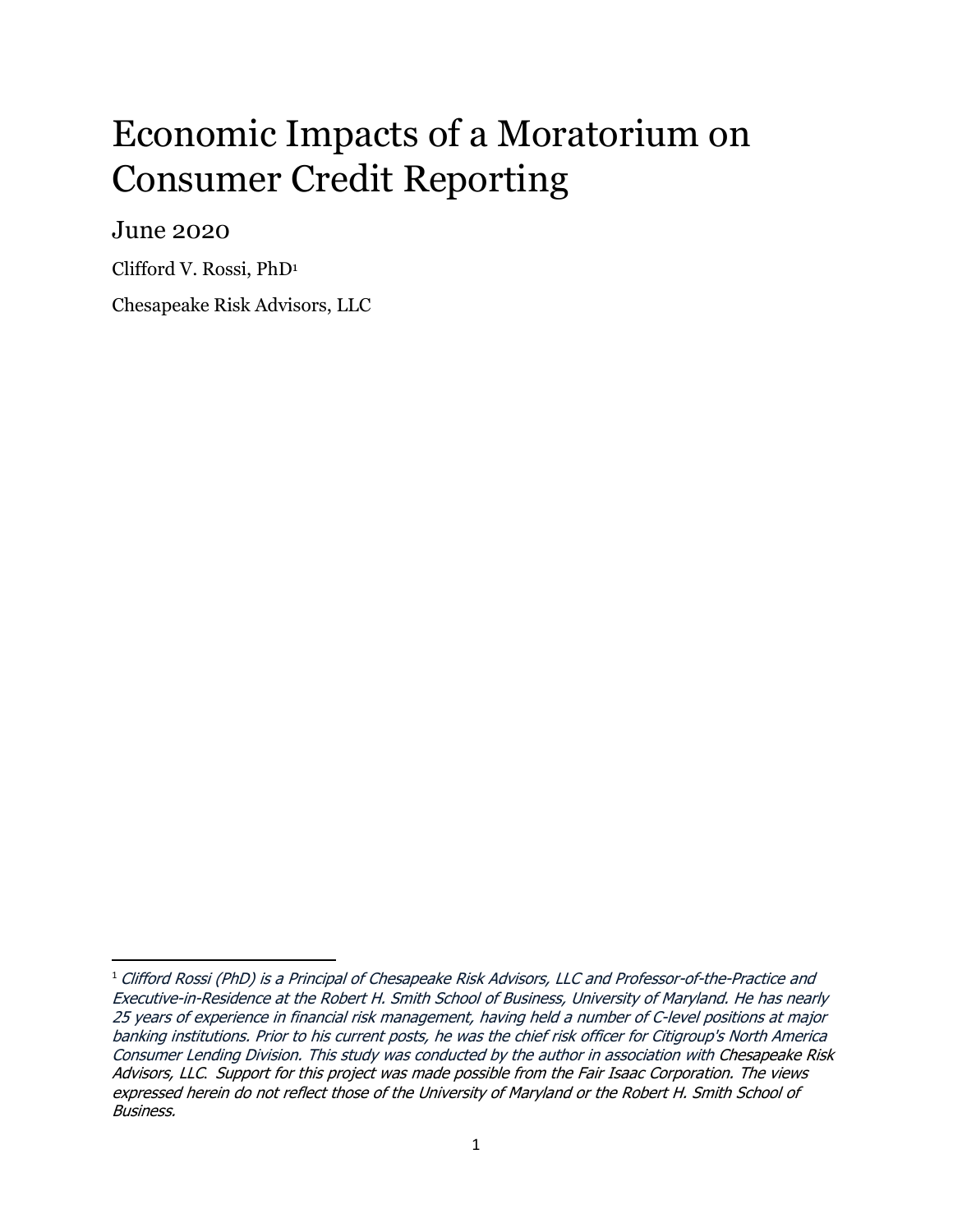## Executive Summary

- Two bills introduced in Congress, H.R. 6370 and S. 3508, ''Disaster Protection for Workers' Credit Act of 2020'' would impose a moratorium on credit reporting of "adverse information" for the duration of the coronavirus crisis.
- Credit scores are an integral part of the consumer credit underwriting process as their power to predict the likelihood of borrower default is well-established empirically. Consequently, lenders have come to heavily rely on the integrity and information content of credit scores as a critical measure of a borrower's creditworthiness.
- Economic theory suggests that in the absence of viable mechanisms to effectively distinguish between high and low risk borrowers, lenders will ration credit.
- Under a credit reporting moratorium, the reliability of credit scores to distinguish between borrower risks would come into question.
	- $\circ$  Lenders would respond to the proposed credit reporting moratorium by raising minimum credit score requirements and/or raising borrowing rates as a credit uncertainty premium to offset the risk they face from the moratorium.
	- o During the 2008 financial crisis, lenders raised credit score minimums on FHA loans, for example, beyond those set by the agency as a response to uncertainty over indemnification provisions that posed significant costs to lenders. And today, during the coronavirus, a number of Ginnie Mae originators have raised credit scores to blunt some of the risk they face due to requirements to passthrough mortgage payments to investors, including those in default or subject to forbearance.
- A credit reporting moratorium would severely restrict credit to millions of consumers, with potentially disproportionate impacts on lower-income, minority, and first-time homebuyer borrowers while significantly delaying the timing, speed and trajectory of economic recovery.
- Policy recommendations are as follows:
	- o The CFPB should ensure that financial institutions or mortgage servicers reporting credit information to credit reporting agencies on federally-backed mortgages in forbearance are correctly reporting this information pursuant to CARES Act provisions on this issue.
	- $\circ$  Consumers would be better off by having access to credit counseling and financial education programs during the crisis funded either by the next coronavirus stimulus package or out of the CFPB Civil Penalty Fund with appropriate oversight.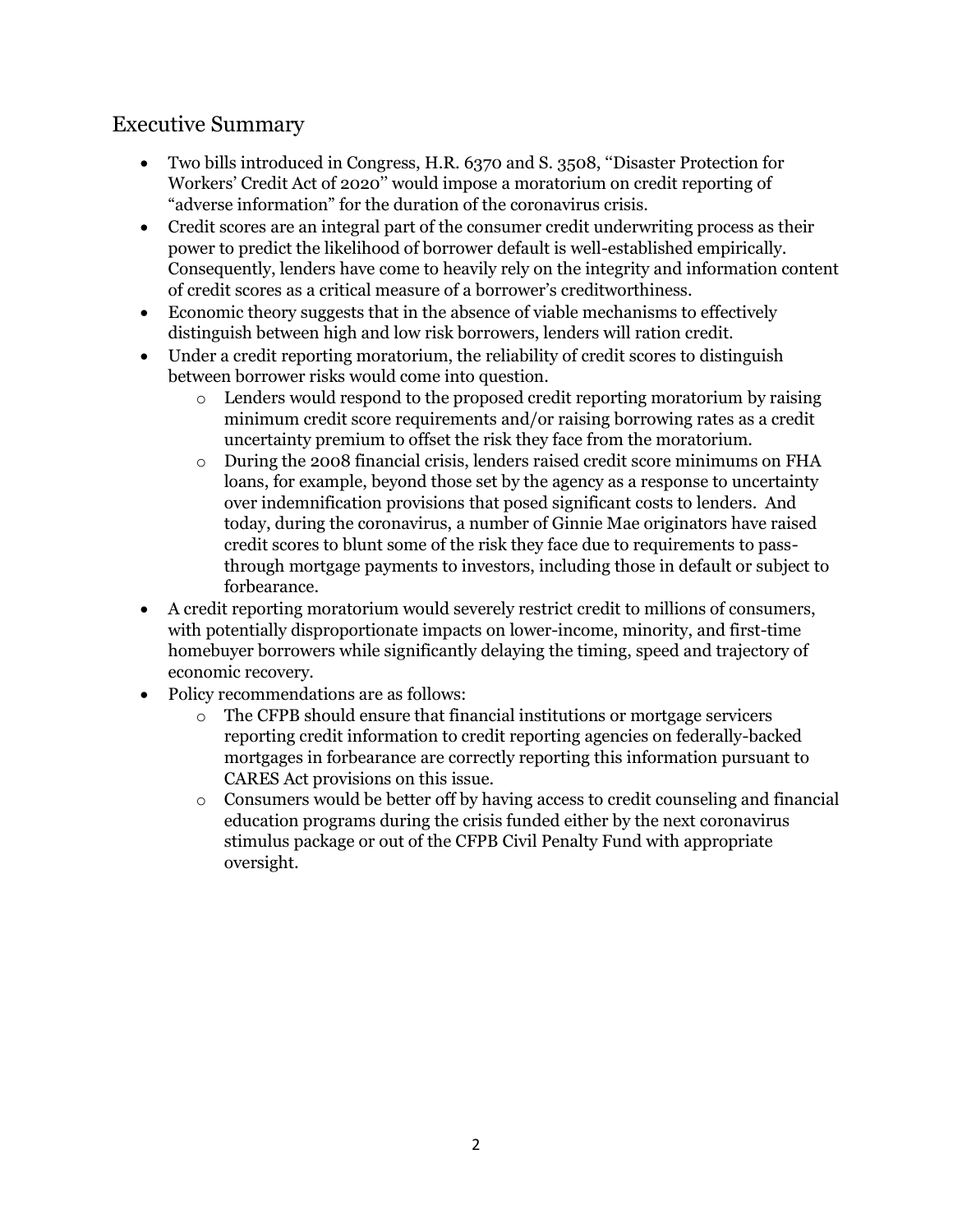# **Economic Impacts of a Moratorium on Consumer Credit Reporting<sup>2</sup>**

## **Policy Issue and Background**

 $\overline{\phantom{a}}$ 

Ensuring consumers have access to credit at a fair price has been a long-standing objective of policymakers. Credit availability is affected by the business cycle which in turn is influenced by a host of factors such as the demand and supply for credit and external drivers including macroeconomic shocks or external events such as the coronavirus pandemic. Periods of economic contraction, as witnessed during the 2008 financial crisis typically result in a reduction in the supply of credit as lenders adapt to deteriorating market conditions reflected by higher losses on loan products and a reduction in consumer demand for loans. The COVID-19 pandemic has sparked a financial crisis that so far appears to be worse than 2008 and threatens the long-term financial well-being of millions of consumers across the United States.

As government mandated closures of the economy began in March 2020, it shut down businesses, taking with it millions of jobs and thrusting the US into the most financial uncertainty experienced in a generation or more. Despite unprecedented fiscal and monetary policy stimulus and a commercial banking sector that is far stronger than it was at the outset of the 2008 financial crisis, this COVID-19 crisis poses significant financial challenges for consumers including their ability to pay debt obligations in a timely manner. Furthermore, the largest obligation of many households is their mortgage and during this crisis the CARES Act allows borrowers with federally-backed mortgages (including Fannie Mae and Freddie Mac) to seek forbearance on their mortgages.

Seeking to further alleviate financial hardships on consumers, two bills; H.R. 6370 and S.3508, ''Disaster Protection for Workers' Credit Act of 2020'' have been introduced in Congress that amend the Fair Credit Reporting Act by placing a moratorium on reporting any "adverse information" regarding a consumer's credit history during the COVID-19 crisis. While wellintended, these legislative proposals if enacted would severely reduce the availability of credit to consumers in general. A credit reporting moratorium would disproportionately harm lowincome and minority consumers with marginal credit already struggling to maintain access to credit due to market responses to this legislation. Such legislation could also set a credit constraining precedent for every other federally declared emergency in the future. Already this

<sup>2</sup> Study conducted by Clifford Rossi, PhD, Chesapeake Risk Advisors, LLC. The author wishes to thank the Fair Isaac Corporation for supporting this work.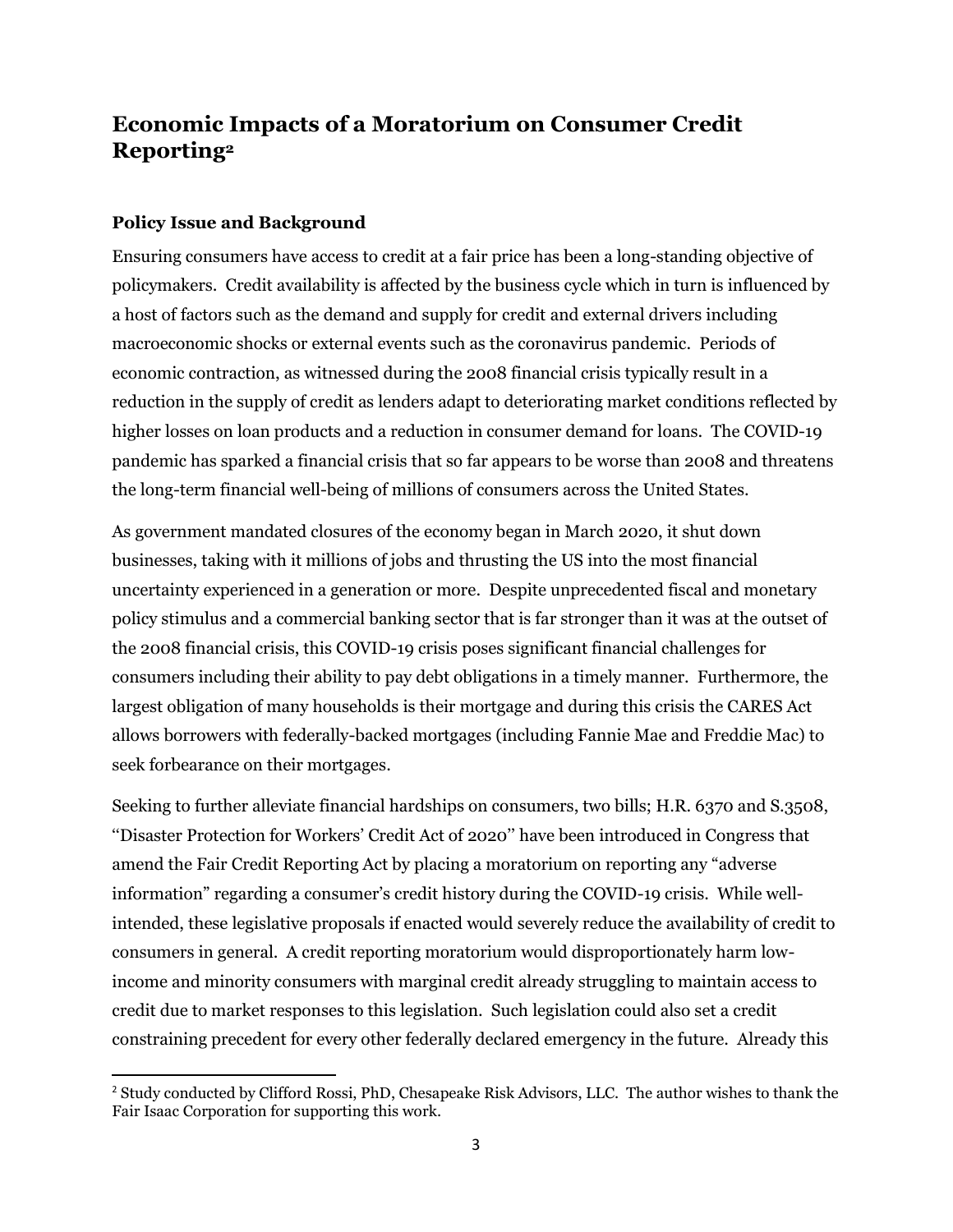spring, the US has witnessed flood and tornado disasters and a busier hurricane season than normal is predicted this year. The possibility exists that the proposed legislation could set up an ongoing practice of forcing a moratorium on consumer credit reporting in the wake of a major disaster. Instead of helping affected people recover from these events it would have just the opposite effect by restricting their access to credit when they most need it.

Most consumer loan products heavily rely on credit scores in the underwriting process for credit granting decisions. Credit scores have been proven to be one of the most statistically significant risk factors in determining the likelihood of borrower default over the years for most consumer loan products, as well as being an objective and consistent mechanism to screen borrowers for credit quality when compared to manual underwriting which requires greater subjectivity to assess and compare borrower creditworthiness. In the absence of reliable information on borrower credit history, economic theory suggests that credit rationing is an expected outcome. A moratorium on credit reporting would reduce the information content of credit scores and thus artificially dilute the relationship of credit history and default. Lenders would respond to such actions by adding an uncertainty premium in the form of requiring higher minimum credit scores for loan products which would have the effect of lowering the supply of credit below that observed prior to the credit moratorium. Those consumers with marginal credit profiles would likely be pushed out of credit markets as a result, contrary to the very objective of the legislation. At a macro level, a likely credit contraction following a credit reporting moratorium would further retard any presumed accelerated recovery of the economy at-large. A credit reporting moratorium thus is not an appropriate policy response to addressing consumer credit availability. With forbearance policies in place for mortgages to alleviate a major financial stress point for many borrowers, consumers would be better served if funds could be provided either from the next coronavirus relief package or from the CFPB's \$1.2 billion civil monetary penalty fund, with appropriate oversight and guardrails, to provide additional support to consumers in need of financial education and improve their understanding and management of personal credit.

## **Legislative Proposals Relating to a Credit Reporting Moratorium**

Both bills, H.R. 6370 and S.3508, titled, ''Disaster Protection for Workers' Credit Act of 2020'' would amend the Fair Credit Reporting Act by imposing a moratorium on reporting of "adverse information" associated with any consumer credit account starting March 13, 2020 when the Federal Emergency Management Agency (FEMA) declared a national emergency and ending the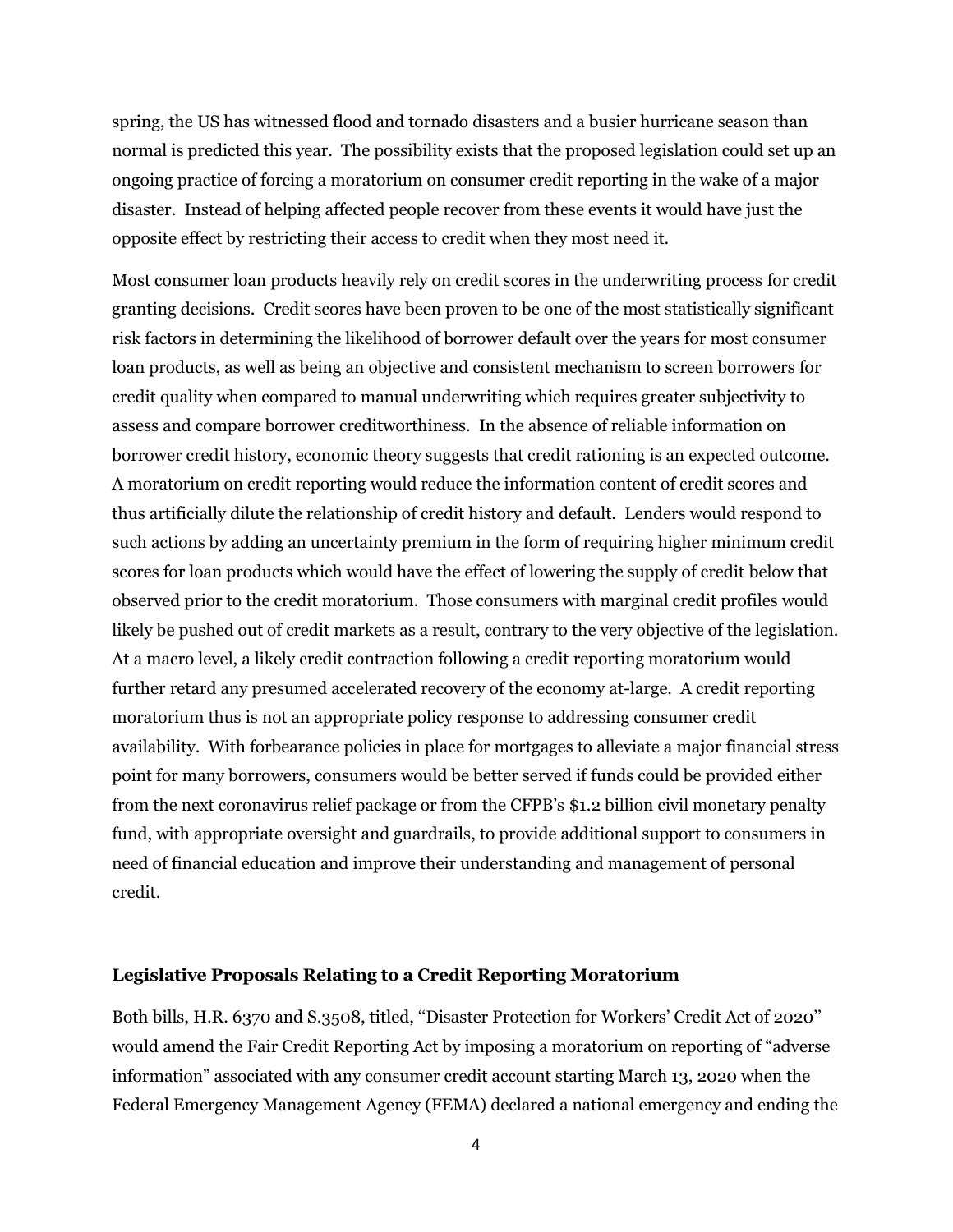later of 120 days after the enactment of the legislation or following the termination of the emergency declaration (disaster period). Other than a felony criminal conviction, credit reporting agencies would be prohibited from including any adverse information such as late payments, personal bankruptcies, and foreclosures, among others in a consumer's credit report. Consumers would have the right to review and request removal of any "adverse information" to their credit report over the disaster period and have free access to their credit report during this time. Credit bureaus would be required to set up a website allowing consumers to report any economic hardship associated with the COVID-19 crisis without supporting documentation. Under this reporting process, credit report protection to consumers would be extended for 270 days after the end of the disaster period.

While both bills are closely aligned in their substance, H.R. 6370 deviates somewhat from S.3508 with regard to a provision relating to the use of credit scoring models. H.R. 6370 prohibits a developer of a credit scoring model from assigning a negative value to any consumer credit scoring model due to an omission of credit report information during the credit reporting moratorium. Furthermore, H.R.6370 precludes the use of any new credit scoring model if it were to be shown that a larger share of consumers would be deemed less creditworthy. The provisions described in these bills would adversely distort consumer credit markets in a manner that would contradict the intended objective of the proposed legislation by reducing the availability of credit for consumers and slowing economic recovery in general. This adverse effect on credit markets is better understood in the next section regarding the importance of credit data for credit underwriting decisions.

#### **Importance of Credit Data in Consumer Lending**

Underwriting is a lender's process for evaluating the borrower's willingness-to-pay and abilityto-pay their loan back over time. For secured loan products requiring some form of collateral against the loan such as a residential property for a mortgage loan, knowing how much of an equity stake the borrower has in the property serves as an additional piece of information in the underwriting decision. For secured assets, such as residential mortgages, a major tenet of consumer lending is the 3C's of underwriting. The first C, for capacity reflects the borrower's ability-to repay the obligation and can be measured by income or relative measures such as debt-to-income (DTI) ratios. The second C, represents collateral and in the case of a mortgage loan can be assessed using the borrower's loan-to-value (LTV) ratio. The third C, for credit worthiness is typically assessed using information from the borrower's credit history.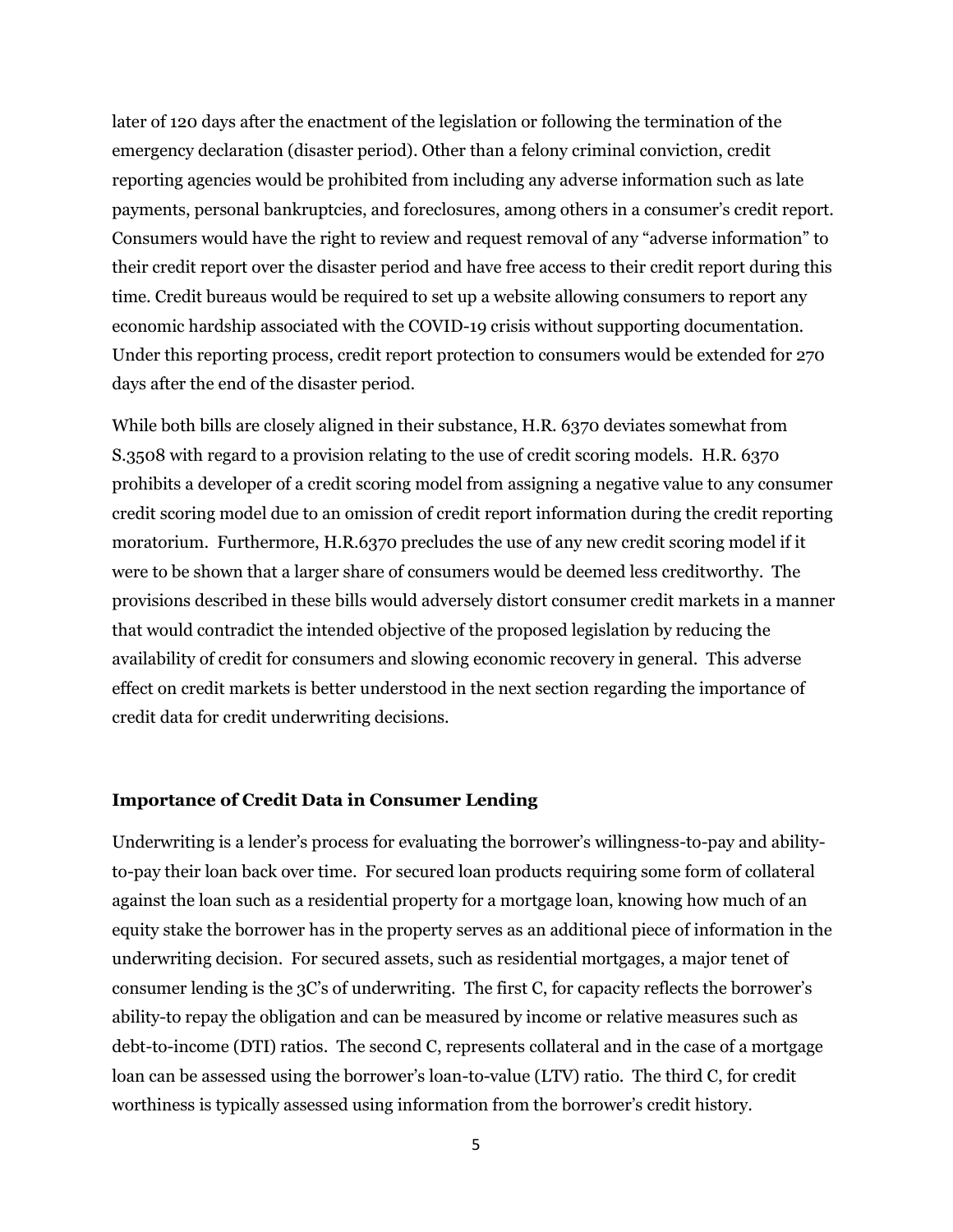Borrower credit data is collected from creditors and other sources by credit reporting agencies such as Equifax, Trans Union and Experian that in turn organize, manage and provide reports and information to lenders. Many pieces of a borrower's credit activity are captured that describe each consumer's credit patterns. Such information as the amount of outstanding credit balances relative to credit lines or limits, number of active trade lines, number of inquiries made for credit, as well as late payments and other credit attributes provide a comprehensive picture of a consumer's creditworthiness. In 1989, the Fair Isaac Corporation created a statisticallybased credit score, known as FICO® Score that weights many consumer credit attributes based on their contribution to predicting delinquency of an account. FICO Scores typically range between 300 and 850, with higher scores signifying better credit quality. Over the last 25 years or so, credit scores have come to transform the consumer underwriting process. For decades, mortgage underwriting was manually performed, relying on trained underwriting staff to make assessments and tradeoffs of credit risk attributes such as the components of a borrower's credit report or a credit score in determining whether to grant credit or not.

In 1996, the inclusion of credit scores in an automated underwriting system (AUS) by Freddie Mac and then by Fannie Mae revolutionized the way mortgage credit decisions were made. They would now be able to accelerate credit decisions while effectively managing credit risk better than in a manual underwriting environment. An AUS consists of a statistical scorecard, credit policy cutoff scores and overrides and/or a rules engine to augment the scorecard. Credit risk can be raised or lowered in an AUS by adjusting policy cutoffs and/or overrides. The GSEs demonstrated that using credit scores in a statistically-based AUS would ensure consistent and objective rank ordering of credit risk across borrowers taking into account all other factors important to explaining a borrower's likelihood of mortgage default. Underscoring the importance of this new technology to the mortgage industry was the quick adoption of credit scores and AUS in 1996 by FHA once the power of the tools was demonstrated to work effectively on FHA borrowers. Up to that point FHA had expressed skepticism over the effectiveness of credit scores for FHA lending. Today, the agency's TOTAL scorecard is centrally featured in the underwriting of FHA loans.<sup>3</sup>

To gain a better understanding of the predictive quality of credit score (FICO Score in the following analysis) on mortgage default, consider Figure 1. In Figure 1, FICO Score is shown to have a negative relationship with the likelihood of a mortgage becoming 90 days past due or worse in its life (90DPD+). This relationship was developed using a multivariate logistic

 $\overline{\phantom{a}}$ 

<sup>&</sup>lt;sup>3</sup> The author developed the first TOTAL scorecard in 1996 when employed with Freddie Mac.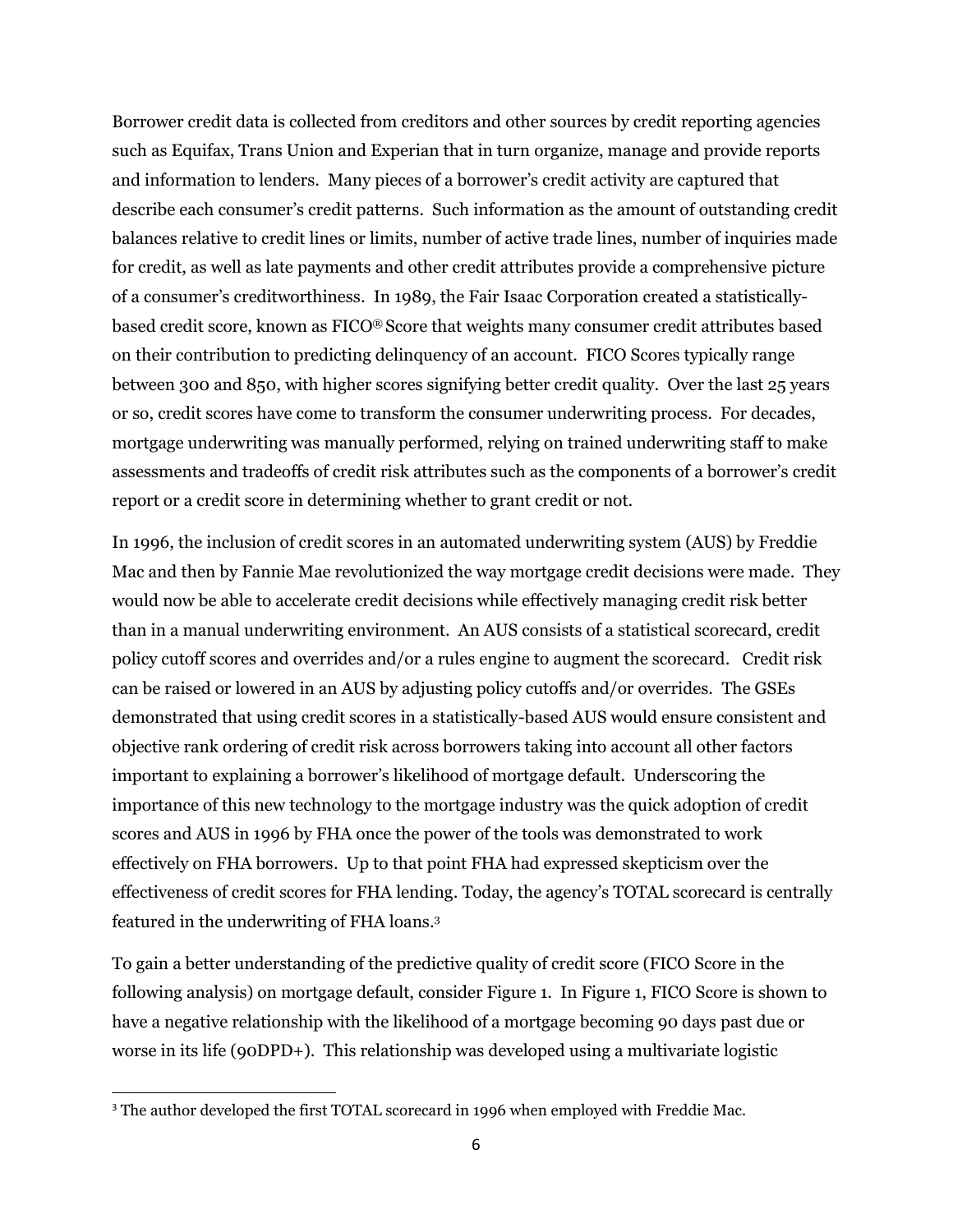regression model holding other important factors such as borrower LTV, DTI, loan purpose, relative loan size and other attributes constant.<sup>4</sup> From Figure 1, it is clear that holding all other attributes constant, a borrower with a credit score of 550 would have a 14% likelihood of becoming 90DPD+ while a borrower with an 800 FICO Score has about a 1% chance of serious delinquency. To gain a sense of the contribution of FICO Score in explaining mortgage default, consider Figure 2. Figure 2 shows that FICO Scores are the primary factor in explaining mortgage delinquency.<sup>5</sup> These results clearly demonstrate the significance of credit scores in the credit underwriting process.





 $\overline{a}$ 

<sup>4</sup> This analysis was based on approximately 170,000 Fannie Mae loans originated between 2000-2013 with performance through 2019. Results were validated on a separate data set of approximately the same size not used to develop the model.

<sup>5</sup> A machine learning model, extreme gradient boosting (XGBoost) was used to develop a mortgage underwriting scorecard using the same factors used in the logistic regression model on the same Fannie Mae loan level data. Shapely values are reported in Figure 2.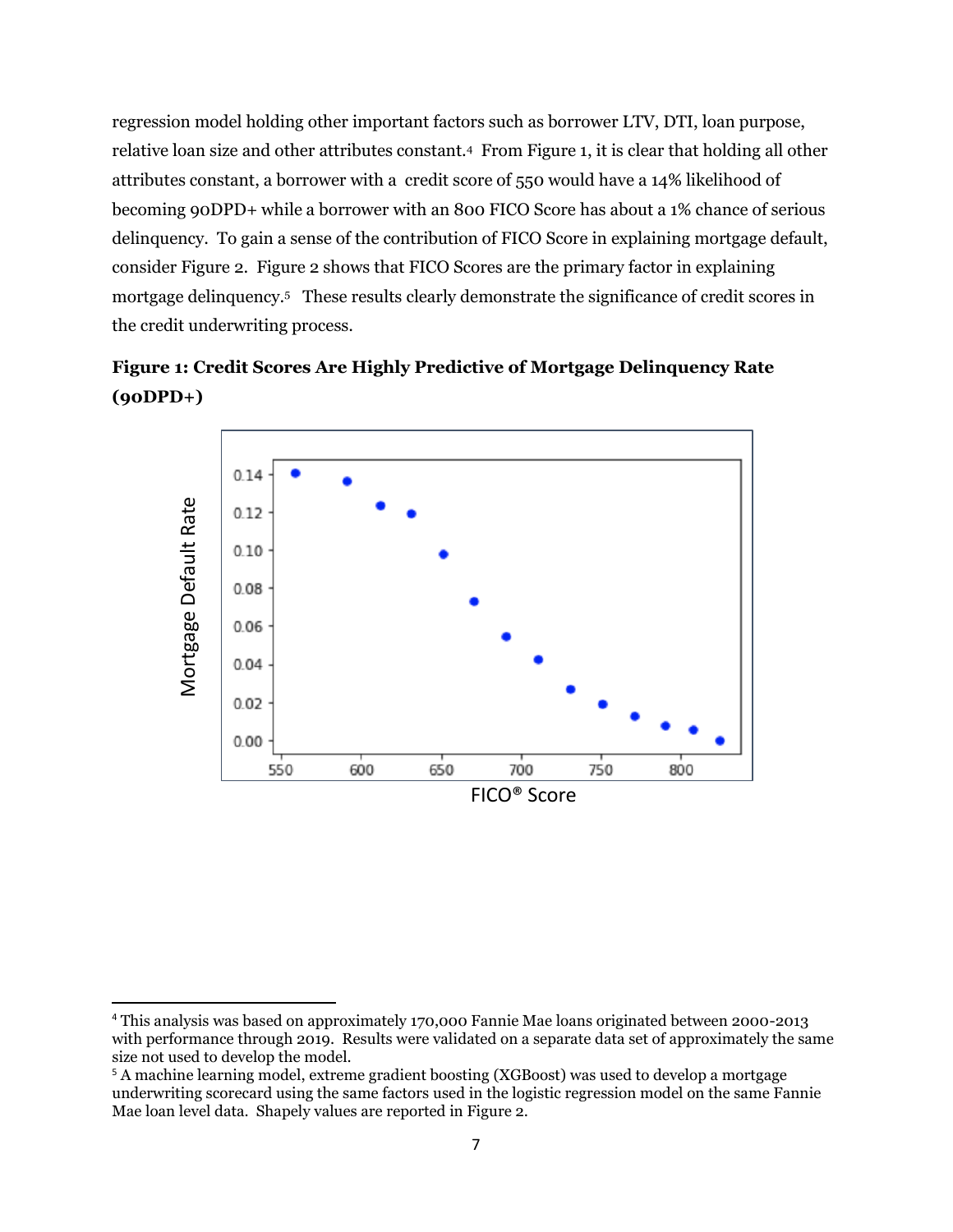## **Figure 2: FICO Score is the Primary Risk Factor Explaining Mortgage Delinquency Rate**



With the previous analyses confirming the importance of credit scores to the consumer credit underwriting process, it is instructive to describe what happens when policies erode the linkage between a risk factor and a credit outcome such as serious delinquency. During the mortgage boom that preceded the financial crisis of 2008, many lenders relaxed their credit underwriting guidelines along several key risk factors including loan documentation. For years, mortgage originators had fully documented a borrower's income through examining W2 statements for salaried borrowers or tax documents for others such as self-employed borrowers. A variety of low-documentation programs appeared during this period, originally touted as way of streamlining the underwriting process for borrowers for whom the originator had some mortgage history. Mortgage history can reduce the need for formal documentation of income for those borrowers that demonstrate good payment habits on their mortgage. Over time, other loan programs emerged not just for streamlined refinances but for purchase money mortgages where the borrower could simply state their income (stated-income) or in some cases was not asked for it at all (no-income). These programs over time eroded the importance of factors used to underwrite borrowers, including DTI which was a commonly featured variable of most mortgage underwriting scorecards. Unfortunately, these changes in credit policy dramatically eroded the statistical power of variables such as DTI in estimating borrower default. Conceptually, the problem is represented in Figure 3.

Prior to the implementation of low documentation mortgage programs, the relationship between DTI and mortgage default was positive and statistically significant as depicted by the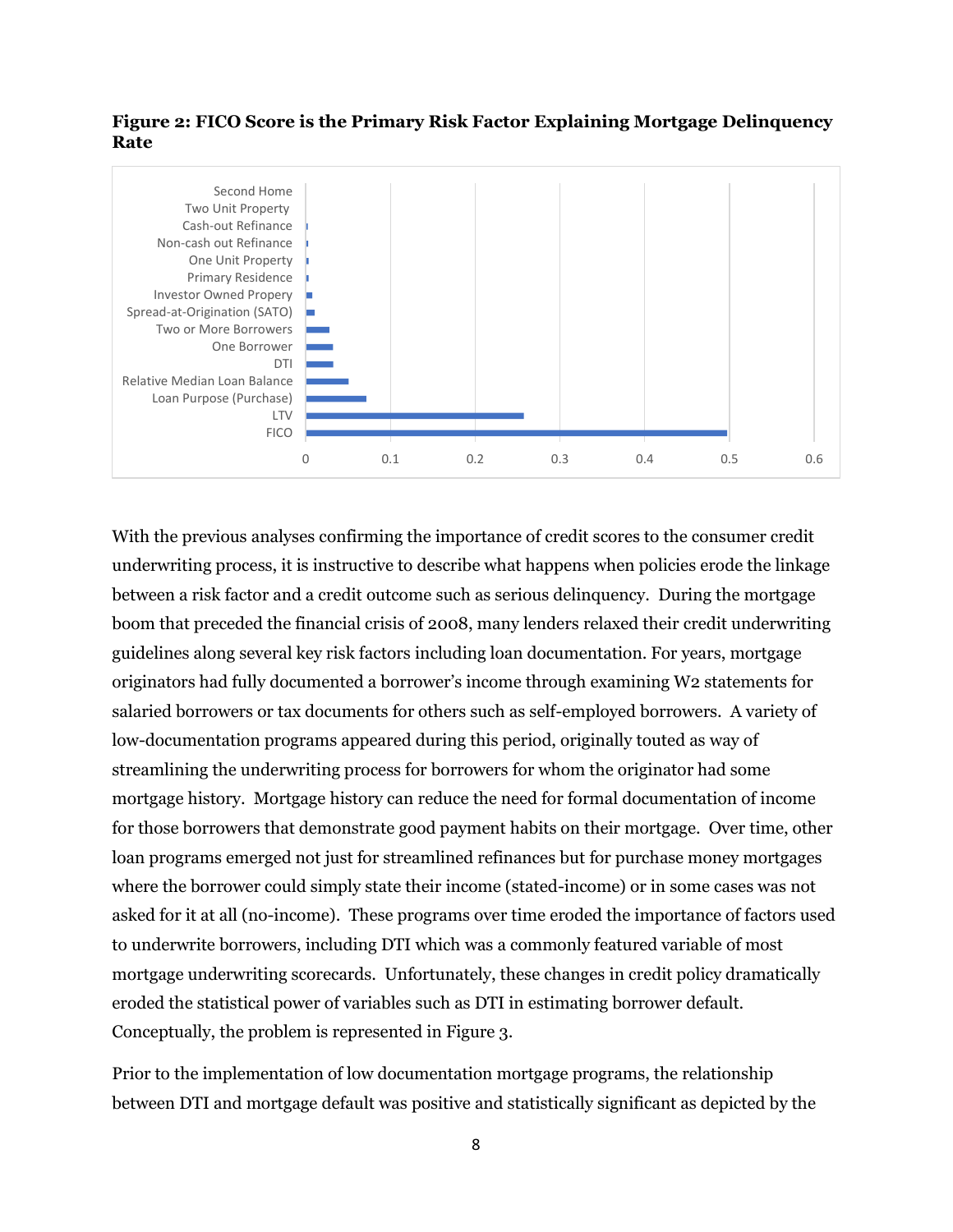steeper relationship in Figure 3. Over time, as low documentation programs expanded, that relationship flattened as shown in Figure 3. The DTI-default relationship was no longer as strong statistically as it had been, in large measure due to data integrity issues associated with the reporting of borrower income. Lenders found over time from post-origination quality control reviews that significant overstatement of income was present in these programs and as a result, DTI calculations, a typical mortgage underwriting factor, was negatively affected. Lower DTIs prior to the appearance of low doc programs exhibited statistically lower default rates than higher DTIs which were consistent with years of credit performance results. However, during the low doc era, a significant share of lower DTI loans were loans with income overstatement which showed up in the data and models as higher default rates. This can be seen in Figure 3 where for the same debt-to-income ratio (DTI\*), default rates rose from a level at A to B. This flattening of the DTI curve, controlling for all other risk factors underscores the importance of data quality reflective of the underlying risk of a consumer. During this period, lenders began to understand the effects that low-doc credit programs had on reducing the integrity of income in credit underwriting and responded in part by raising fees for borrowers in low doc programs.

## **Figure 3: DTI-Mortgage Default Relationship Before and After Implementation of Low Documentation Loan Programs**



The importance of ensuring integrity in the credit scoring model process in mortgage lending is highlighted also by the Federal Housing Finance Agency's (FHFA) guidance to Fannie Mae and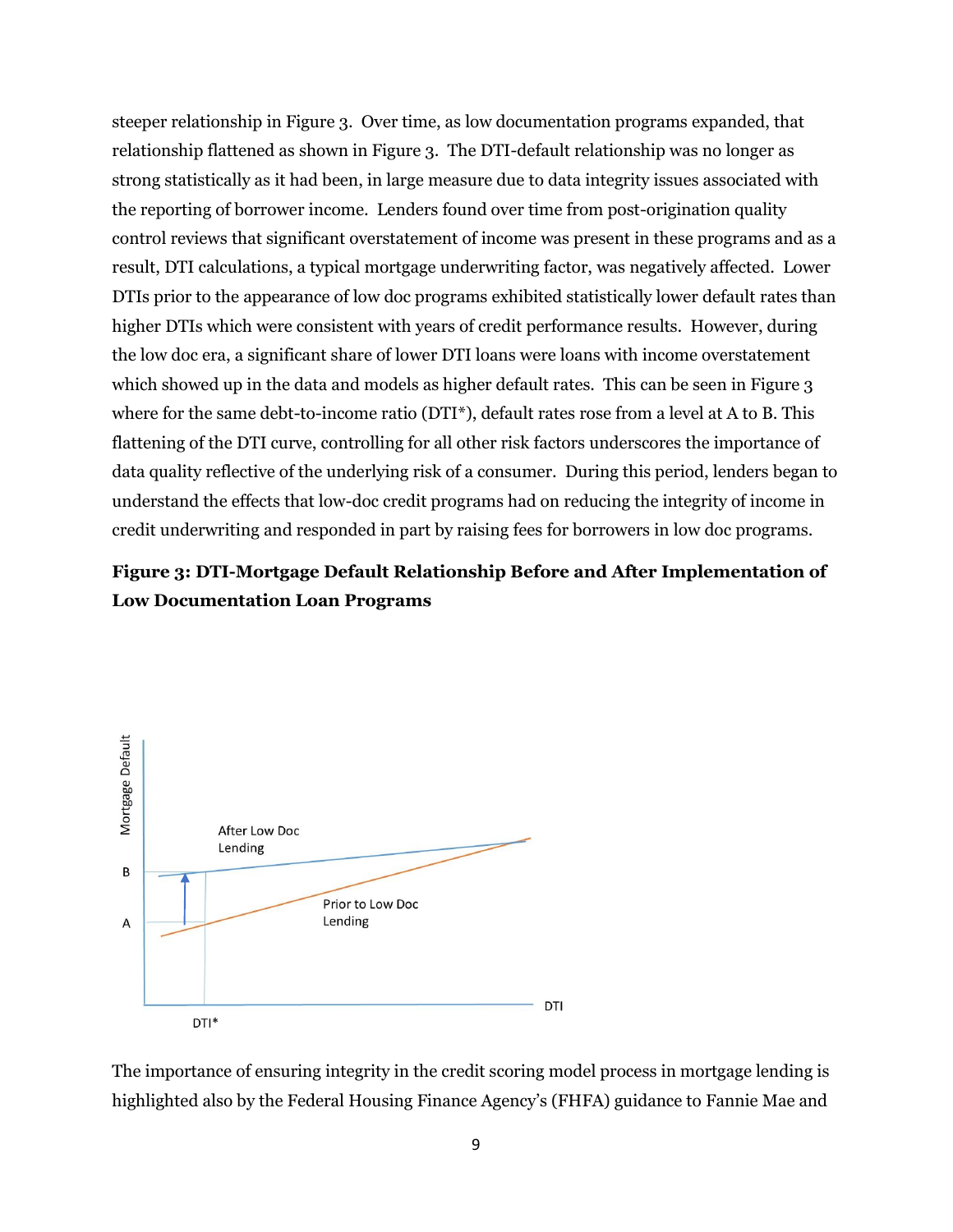Freddie Mac (GSEs) on this topic, Validation and Approval of Credit Score Models. In this guidance, the FHFA outlines the requirements to ensure the "integrity, reliability and accuracy" of the GSEs' credit scoring models. Part of those requirements include making sure Fannie Mae and Freddie Mac, when using outside credit scores such as FICO Score in their own AUS models, ensure those credit scores are validated according to strict model assessment practices. In the event that a consumer credit reporting moratorium were imposed during the COVID-19 crisis, this would impair the effectiveness of the credit score to determine delinquency performance, and in turn diminish the effectiveness of an AUS utilizing such credit scores in the model.

## **How a Credit Reporting Moratorium Harms Consumers**

The relationship between the amount and price of credit in lending markets and information uncertainty has been extensively researched in the academic community for decades most notably highlighted in two seminal articles on the topic; one by Akerlof and the other by Stiglitz and Weiss.<sup>6</sup> Akerlof's work acknowledged the problem that adverse selection and information asymmetry could bring to credit markets. The idea that in situations where lenders could not distinguish between low and high credit risks due to information limitations,<sup>7</sup> credit lending might not be possible or at least restricted.

Stiglitz and Weiss theorized that interest rate acts as a screening mechanism by lenders where higher risk borrowers signal their willingness to assume credit at an interest rate higher than a lower risk borrower. They showed that as interest rates on credit products rises, the share of riskier borrowers in the pool increases and that could reduce profitability for the lender as higher default rates reduce the lender's profits. High quality borrowers will tend to drop out of the market as rates rise. At some point profit-maximizing lenders set an interest rate that beyond which lenders would be less profitable and hence ration credit to borrowers.

This theory explaining credit rationing is easily adapted to modern credit underwriting processes that leverage the use of credit scores in making loan decisions. Figure 4 presents a graphical representation of how a credit reporting moratorium could adversely affect credit

 $\overline{\phantom{a}}$ 

<sup>6</sup> George A. Akerlof, "The Market for 'Lemons': Quality Uncertainty and the Market Mechanism", Quarterly Journal of Economics, 84, pp.488-500, 1970 and Joseph E. Stiglitz and Andrew Weiss, Credit Rationing in Markets with Imperfect Information, American Economic Review, 71, pp.393-410, 1981. 7 Information asymmetry in the Akerlof framework prevents lenders from distinguishing high and low credit quality borrowers.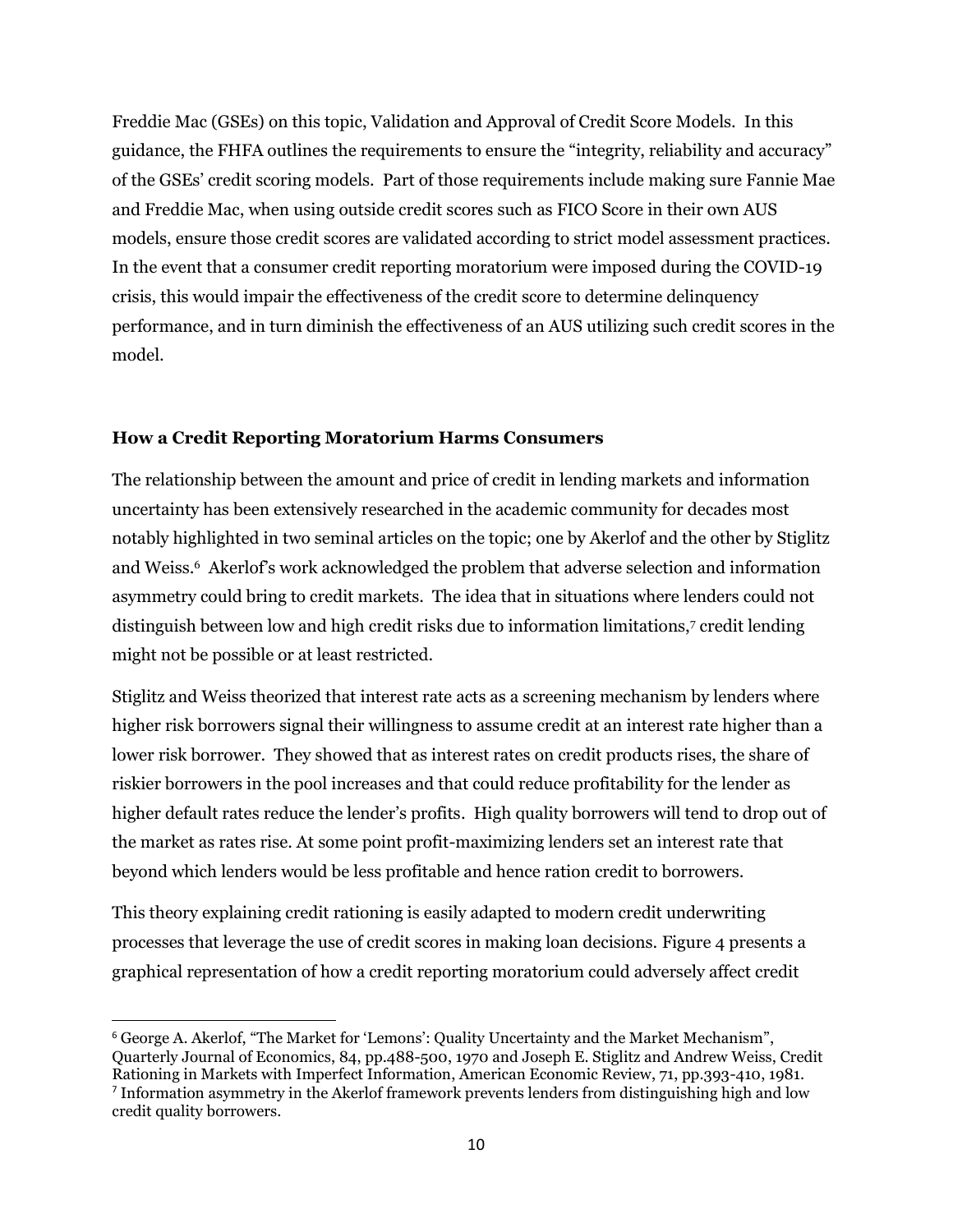availability under the credit rationing framework with credit score used as a screening mechanism for credit.

## **Figure 4: Impact of a Credit Reporting Moratorium on Credit Availability with Credit Score Screening**



Credit scores are widely used in consumer loan underwriting as a statistically reliable screening mechanism for credit quality. The negative relationship between credit score and default empirically established in Figure 1 is depicted on the left side of Figure 4. In the absence of a credit reporting moratorium, lenders would establish a minimum credit score for eligible borrowers that would maximize firm expected return. That minimum credit score would reflect the expected overall credit risk of borrowers approved by lenders and is designated as  $F<sup>i</sup>$  in Figure 4. This credit score threshold aligns to a market clearing interest rate r <sup>1</sup> shown on the right side of Figure 4 where demand for credit D equals supply of credit by lenders  $S^1$ .

Now assume that Congress passes a consumer credit reporting moratorium. With lenders unable to determine the reliability of credit score as an effective screening mechanism for credit quality, they impose a credit uncertainty premium in the form of a higher minimum credit score. This credit uncertainty premium can be thought of as an amount of credit score points that would approximate the incremental credit risk to lenders due to the credit reporting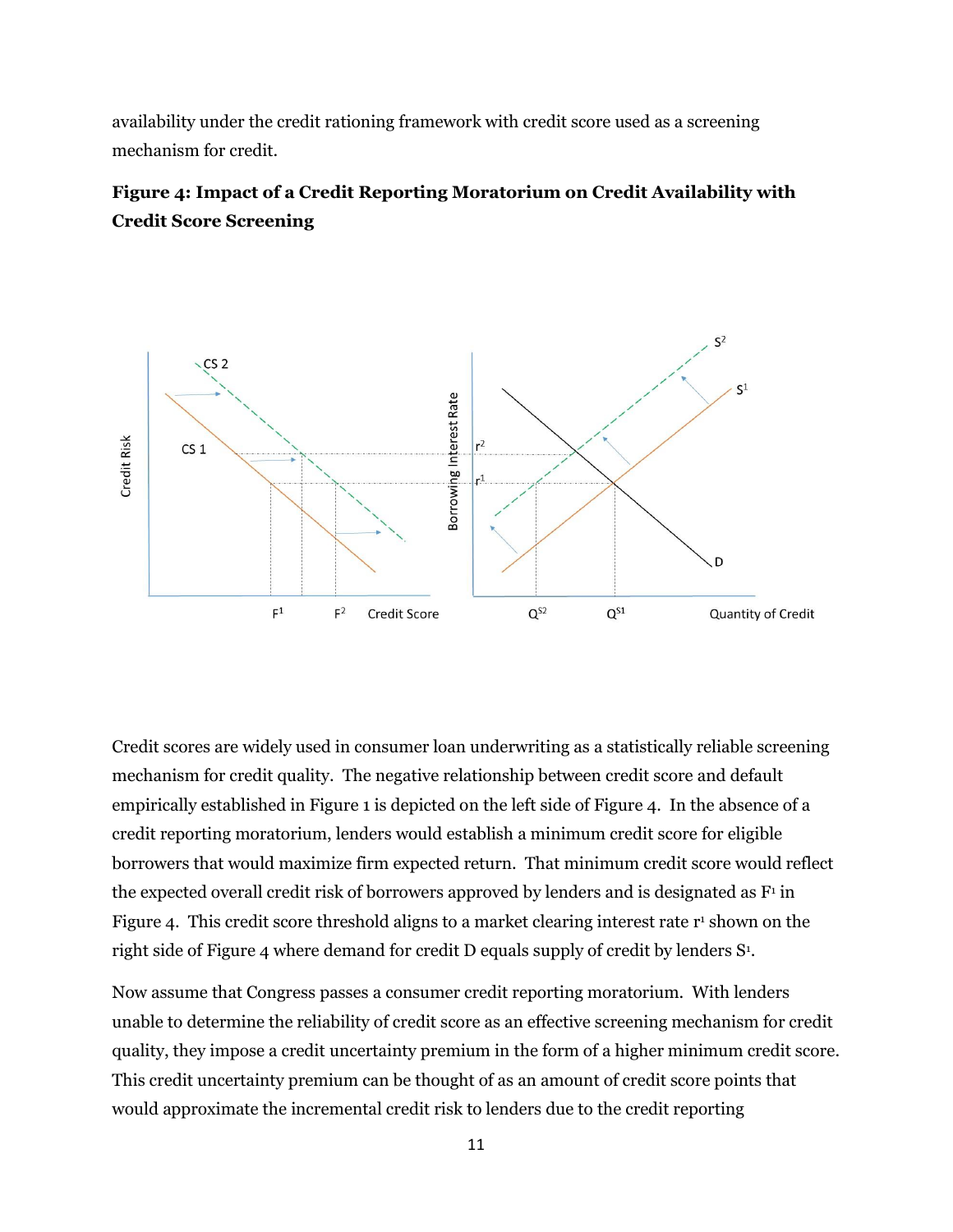moratorium reducing lenders' ability to screen for credit quality effectively. Lender response to the moratorium would be to push the credit score-credit risk curve to the right from CS 1 to CS 2. In order for lenders to hold interest rates at their current levels, the supply of credit would shift to the left in the form of S<sup>2</sup>. To preserve an interest rate at the same level as before the moratorium, the level of credit supplied would fall by the amount;  $Q^{S_2} - Q^{S_1}$ . At this level of credit, the minimum credit score for eligible borrowers would now be set at F<sup>2</sup>. A credit reporting moratorium would therefore restrict the amount of credit supplied to markets. Market equilibrium, however, would be restored at a higher interest rate r<sup>2</sup> where S<sup>2</sup> and consumer demand D meet by an amount that compensates lenders for the credit uncertainty premium. This higher market clearing rate would result in a minimum credit score between  $F<sup>1</sup>$  and  $F<sup>2</sup>$ . Although the supply of credit would be greater than under the first scenario, the interest rate would be higher with the potential to price some borrowers out of the market and raise the cost of credit for all who remain. In either case, the impact of a credit reporting moratorium harms consumers.

#### **Economic Impacts from a Consumer Credit Reporting Moratorium**

The previous section laid out the economic theory of how a credit reporting moratorium would leave consumers worse off than without it. These results suggest policymaking should follow the same doctrine that guides healthcare professionals; i.e., *primum non nocere*; first, do no harm. Is there evidence from credit markets to support the theory just presented? In fact, there are many market examples to draw from, but two in particular are worth highlighting. Following the 2008 financial crisis in the wake of heavy mortgage losses, the GSEs, private mortgage insurance companies and FHA (collectively referred to as the agencies below) sought buy backs from originators who the agencies had determined violated one of more provisions of the terms of their underwriting agreements. The basis for these buy back actions were recourse and indemnification provisions in their contracts with originators that permitted them to force lenders to effectively buy back defective (for credit and/or collateral issues) loans. Lenders felt that the recourse and indemnification provisions were unclear and allowed the agencies too much latitude in determining what loans should be repurchased. In the case of FHA, a number of the agency's largest originators, including Wells Fargo and JPMorgan Chase, raised their minimum FICO Scores to 640 even though the FHA's own underwriting guidelines imposed a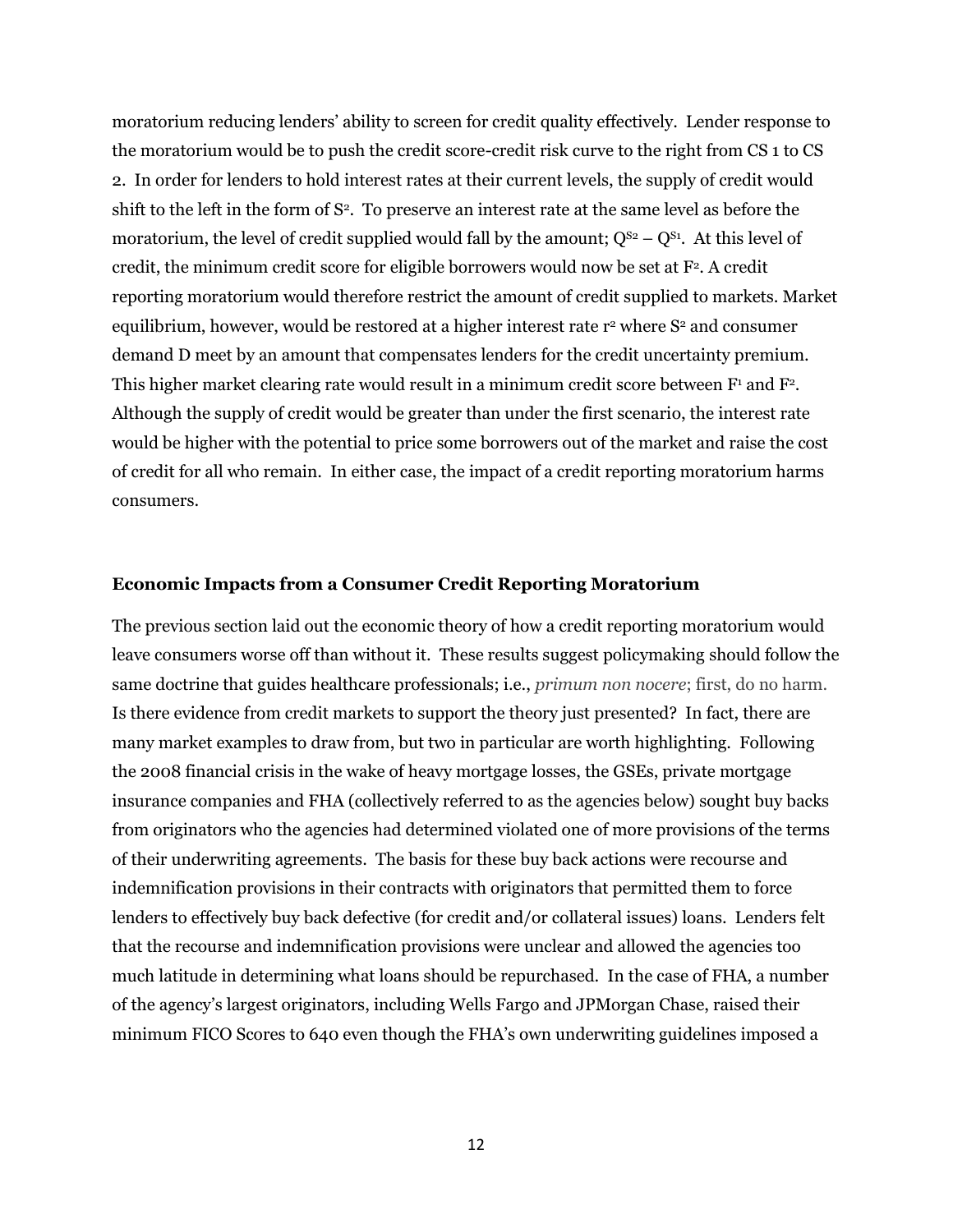minimum FICO Score of 580.<sup>8</sup> These lenders' rationale for imposing the higher minimum FICO Scores was to reduce their indemnification risk from potential FHA putbacks. In other words, the uncertainty around the indemnification process meant lenders would set higher credit requirements to offset that potential exposure.

During the current coronavirus pandemic, a number of originators have raised credit standards, particularly nonbank lenders originating federally-insured loans.<sup>9</sup> Ginnie Mae servicers are required to pass-through borrower payments to investors in a timely manner, including payments on delinquent mortgages. And for loans in forbearance, Ginnie Mae requires servicers to continue to pass through payments to investors. For nonbank servicers, that happen to be servicing the majority of Ginnie Mae loans in securities issued, passing through payments in this higher delinquency/forbearance environment places significant financial stress on these firms. First, nonbank lenders and servicers are far less liquid compared to depositories and their capital levels are likewise very low relative to federally regulated banks, thrifts and credit unions.<sup>10</sup> In light of uncertainties and costs associated with passing through mortgage payments during the coronavirus crisis, lenders have raised credit requirements in an effort to mitigate their risk from rising defaults and forbearance.

The economic impact on consumer credit markets and the recovery of the overall economy from a credit reporting moratorium would be severe and debilitating. First consider the fact that consumer debt totals \$14.3 trillion in the US (Figure 5). For each of these consumer loan types, credit scores are used in the underwriting process. Moreover, the dollar magnitude and share of mortgages included in household debt underscores the importance of this market to consumers and the economy. To gain a better understanding of the potential impact on nonmortgage and mortgage consumer lending from a credit reporting moratorium, consider Figures 6 and 7 which show the distributions of FICO Scores for consumers overall (Figure 6) and for FHA (Figure 7).

 $\overline{a}$ 

<sup>8</sup> Kate Berry, American Banker, FHA Working On Plan to Increase Lending, Reduce Banks' Risk, April 3, 2013.

<sup>9</sup> Diana Olick, CNBC, Here's why it's suddenly much harder to get a mortgage, or even refinance, April 13, 2020.

<sup>10</sup> United States Government Accounting Office, Nonbank Mortgage Servicers, Existing Regulatory Oversight Could Be Strengthened, March 20016, and You Suk Kim, Steven M. Laufer, Karen Pence, Richard Stanton, and Nancy Wallace, Brookings Papers on Economic Activity, *Liquidity Crises in the Mortgage Market*, Spring 2018, pp. 347-428.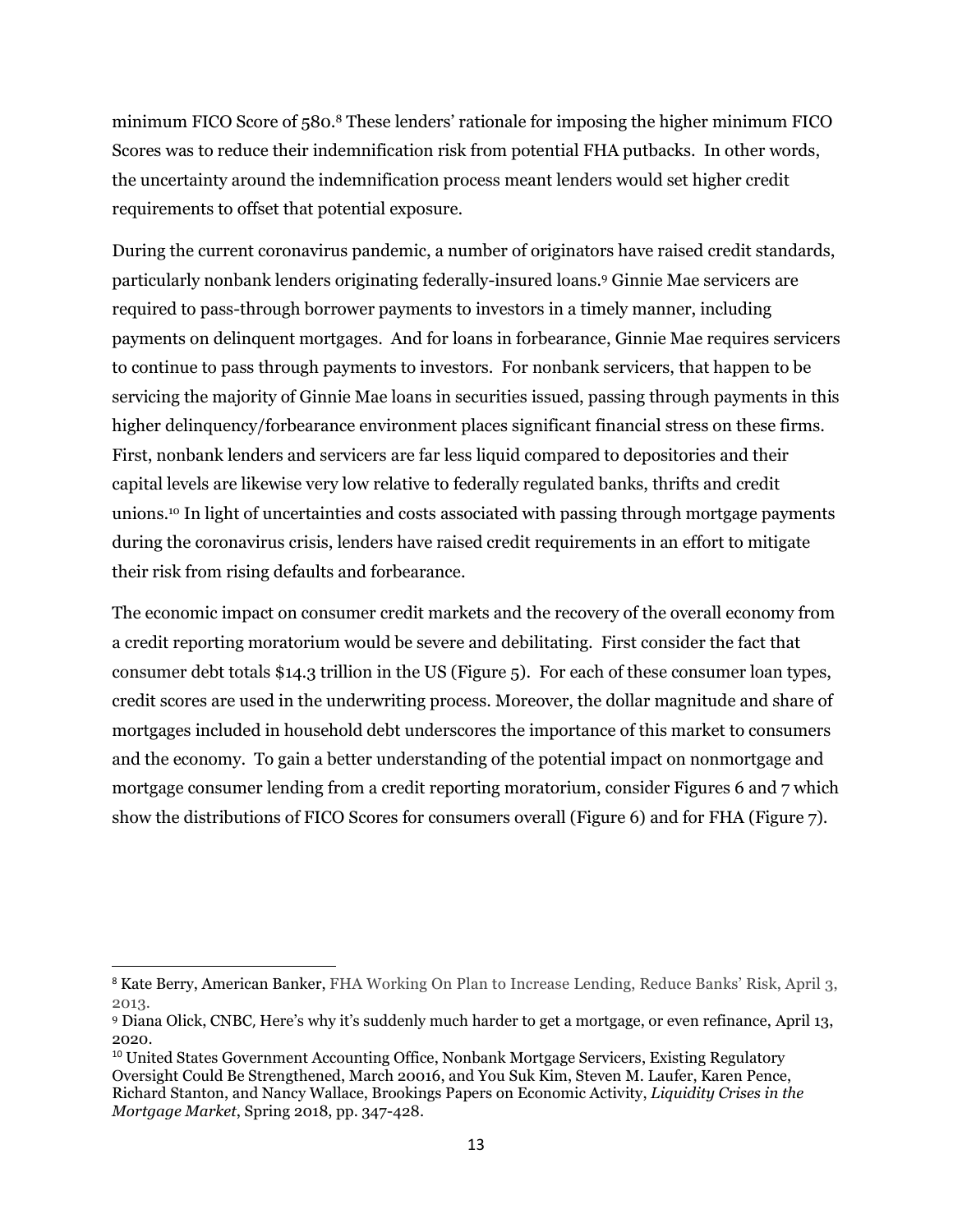



**Trillions of Dollars** 



**Figure 6: FICO Score 5 Distribution Over Time<sup>12</sup>**

l

<sup>&</sup>lt;sup>11</sup> HE Revolving refers to Home Equity loans.

<sup>12</sup> Source: Fair Isaac Corporation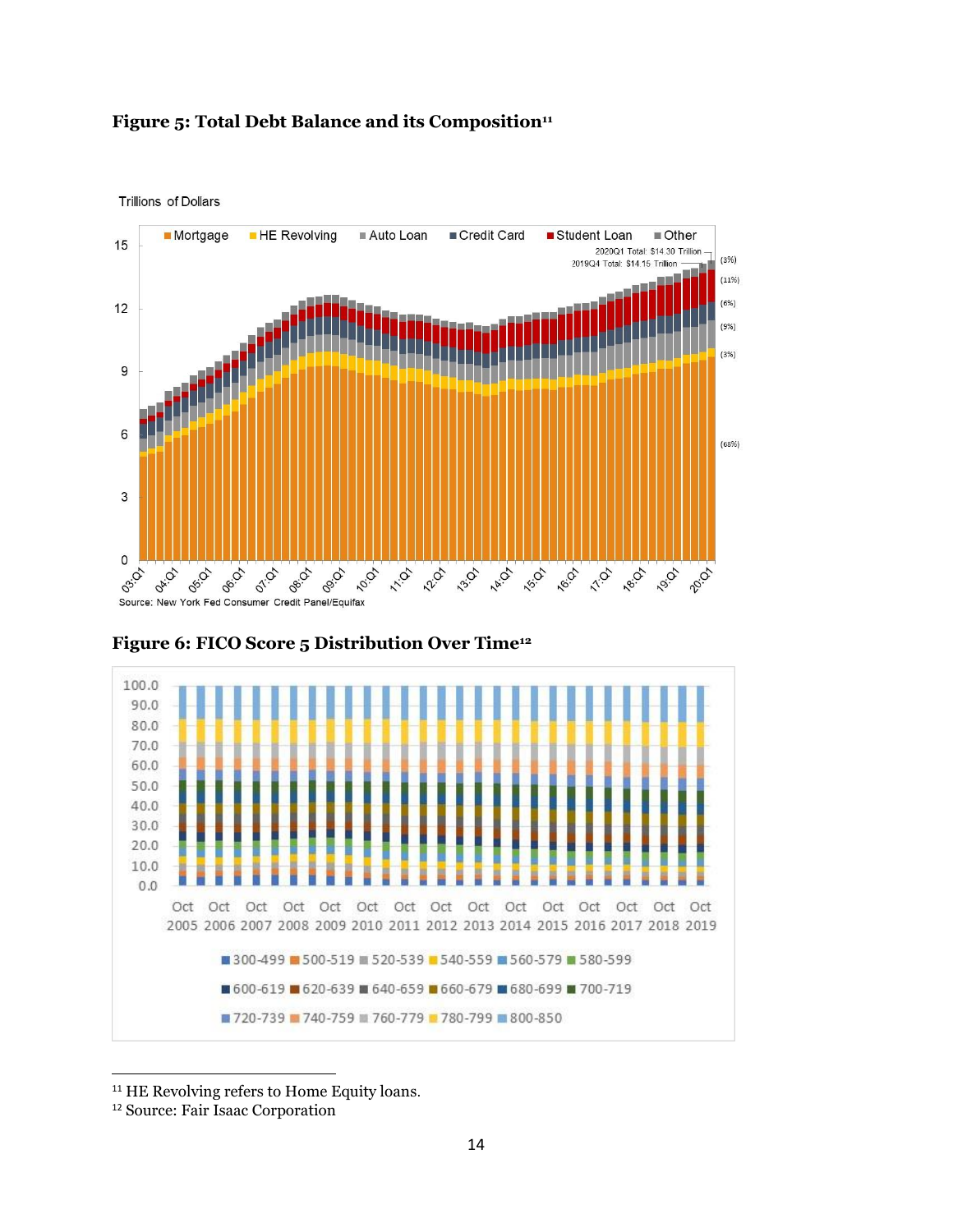In Figure 6, 21 percent of consumers overall had FICO Scores below 620 in 2019, and for FHA mortgage borrowers in that credit score range in 2018 the percentage was 11.4 percent (Figure 7). This group of consumers would be more vulnerable to a credit reporting moratorium due to their marginal credit since the lack of reporting of "adverse information" on their accounts would have a relatively greater impact on the reliability of their scores due to the riskier profile of these consumers. A credit reporting moratorium would not only undermine the ability of marginal credit borrowers but potentially affect a large number of borrowers in adjacent credit score categories as well. For instance, in 2018, nearly 52% of all FHA borrowers had credit scores between 620 and 679. In the case of FHA borrowers, impacts on minorities and firsttime homebuyers could be severe.<sup>13</sup>



**Figure 7: FHA Credit Score Distribution<sup>14</sup>**

 $\overline{a}$ 

A larger threat from a credit reporting moratorium looms over the US economy at-large. Enormous uncertainty swirls among economists over the speed and trajectory of the recovery of the US economy from the coronavirus crisis as supported by the latest forecasts that paint a devastating picture for the US economy. Federal Reserve Chair Jerome Powell, for instance,

<sup>&</sup>lt;sup>13</sup> In 2018, 83% of purchase mortgages were for first-time homebuyers and nearly 45% of all endorsed FHA mortgages were for minority borrowers. Source: U.S. Department of Housing and Urban Development, Annual Report to Congress Regarding the Financial Status of the Mutual Mortgage Insurance Fund, Fiscal Year 2018, pp. 97-98.

<sup>14</sup> Source: U.S. Department of Housing and Urban Development, Annual Report to Congress Regarding the Financial Status of the Mutual Mortgage Insurance Fund, Fiscal Year 2018, pp. 102.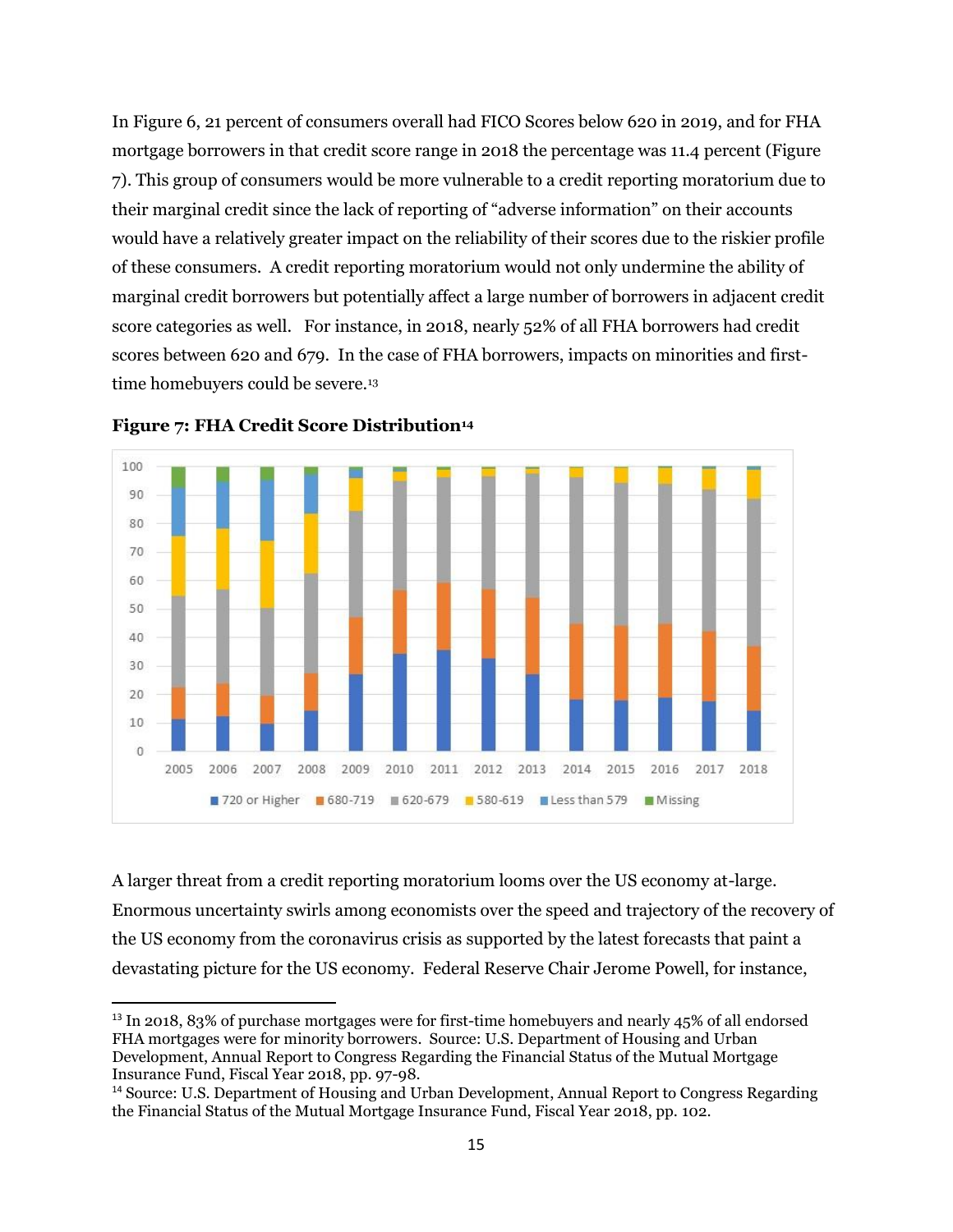stated that the US unemployment rate could reach as high as 25% during the peak of the crisis and forecasting models recently project a decline in second quarter GDP between 38-42%.<sup>15</sup> The Federal Reserve also released the results of a survey showing that nearly 40% of lower-income households reported losing their job.<sup>16</sup> With consumer spending accounting for approximately 70% of GDP, the recovery will much depend on credit availability as well as consumer sentiment. In other significant economic downturns; most notably the S&L crisis of the 1980s and the 2008 financial crisis, the downturn was followed by a sharp credit contraction (2008 financial crisis impact shown in Figure 8).

### **Figure 8: Mortgage Bankers Association Mortgage Credit Availability Index**



Choking off credit to a major engine of economic growth with a credit report moratorium would significantly delay a recovery once the coronavirus has subsided.

 $\overline{a}$ 

<sup>15</sup> Jerome Powell interview on CBS 60 Minutes television program, May 17, 2020, Federal Reserve Bank of Atlanta Q2 2020 GDPNow forecasting model results (-41.9%), May 19, 2020 and Congressional Budget Office GDP projections (-38%), May 19, 2020.

<sup>&</sup>lt;sup>16</sup> Board of Governors of the Federal Reserve System, Report on the Economic Well-Being of U.S. Households, Featuring Supplemental Data from April 2020, released May 14, 2020.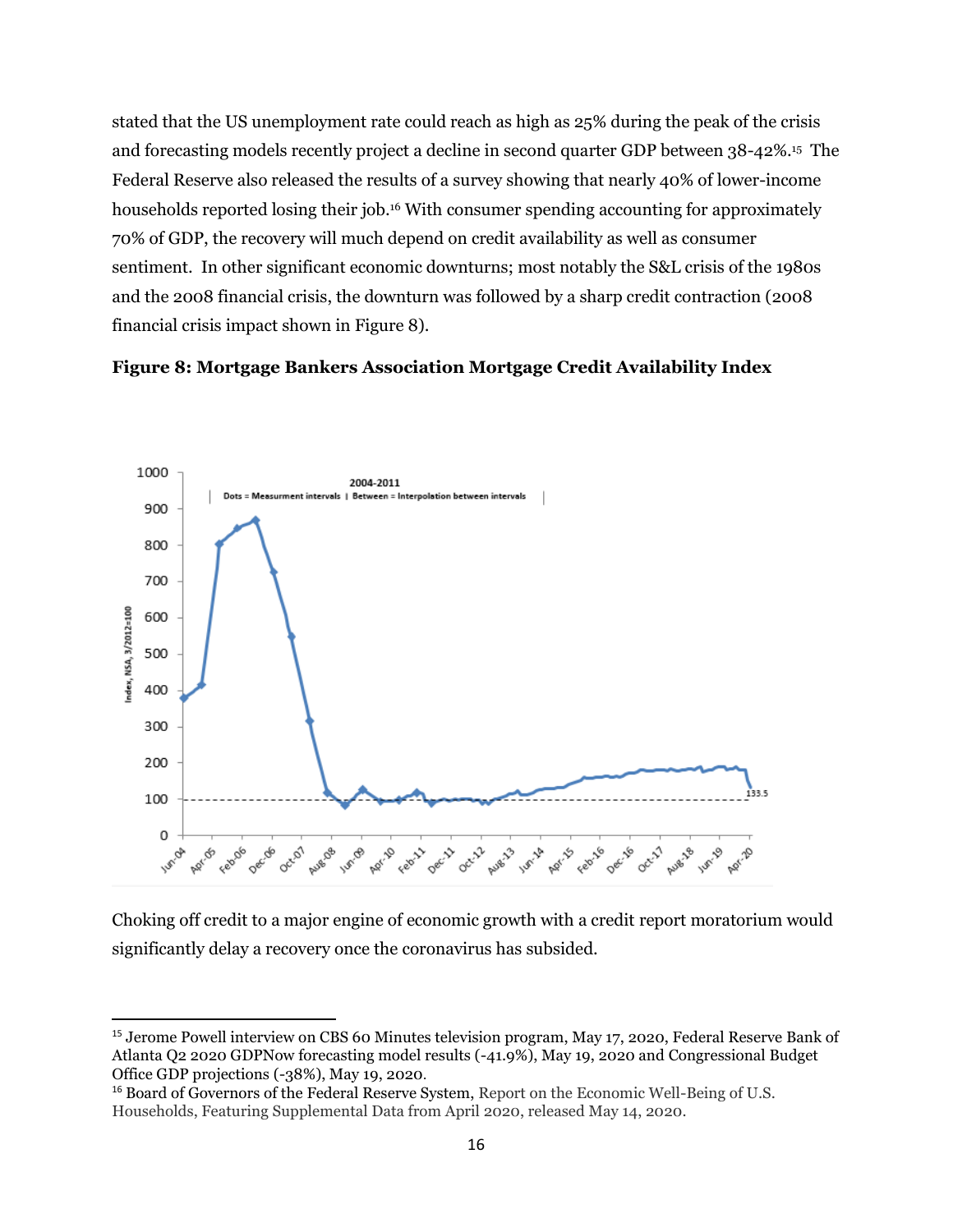## **Alternative Action to a Credit Reporting Moratorium**

The previous analysis has shown that a credit reporting moratorium for the duration of the coronavirus crisis would be damaging to consumers and the economy. The federal government has injected an unprecedented amount of fiscal and monetary stimulus into the hands of consumers and businesses with more likely to come as well. As a result of these actions and the impacts brought on by the coronavirus, consumers face a bewildering set of issues, problems and potential solutions to current financial obligations and uncertainties as they face lifechanging health, employment and financial hardships.

One action that should be taken immediately is for the CFPB to ensure that financial institutions or mortgage servicers reporting credit information to credit reporting agencies on federallybacked mortgages in forbearance are correctly reporting this information pursuant to CARES Act provisions on this issue.<sup>17</sup> The CARES Act amends the Fair Credit Reporting Act to require institutions report a borrower's account as current when in forbearance. Given the increased number of mortgages in forbearance and the speed at which these programs have been put into place, the potential for reporting errors on borrower credit reports exists which would impose obstacles for homeowners under financial stress to find access to credit.

Imposing legislation that would limit rather than expand credit availability will not improve the lives of consumers or help the shattered economy recover quickly. Many low-income borrowers are acutely challenged in having access to sound financial counseling and education services. Two alternatives and far more beneficial policy responses to consumer credit issues during the coronavirus crisis would fund credit counseling and financial education programs for consumers.

A proposal offered by Senators Merkley and Daines would provide \$700 million in the next coronavirus stimulus package to support non-profit credit counseling services.<sup>18</sup> An alternative approach to that proposal would be to leverage the CFPB Civil Penalty Fund to make credit counseling and financial education services more widely available for those consumers most in need. The Fund was created through the Dodd-Frank Act of 2010 to compensate consumers who had been harmed by violations in consumer protection laws. Currently, the Fund has

 $\overline{\phantom{a}}$ 

<sup>17</sup> Coronavirus Aid, Relief, and Economic Security Act (CARES Act), Section 4021: Credit Protection During COVID-19, April 2020.

<sup>18</sup> Press Release, U.S. Senator Jeff Markley of Oregon, Merkley, Daines Lead Bipartisan Push to Boost Credit Counseling Services for American Consumers, May 6, 2020.